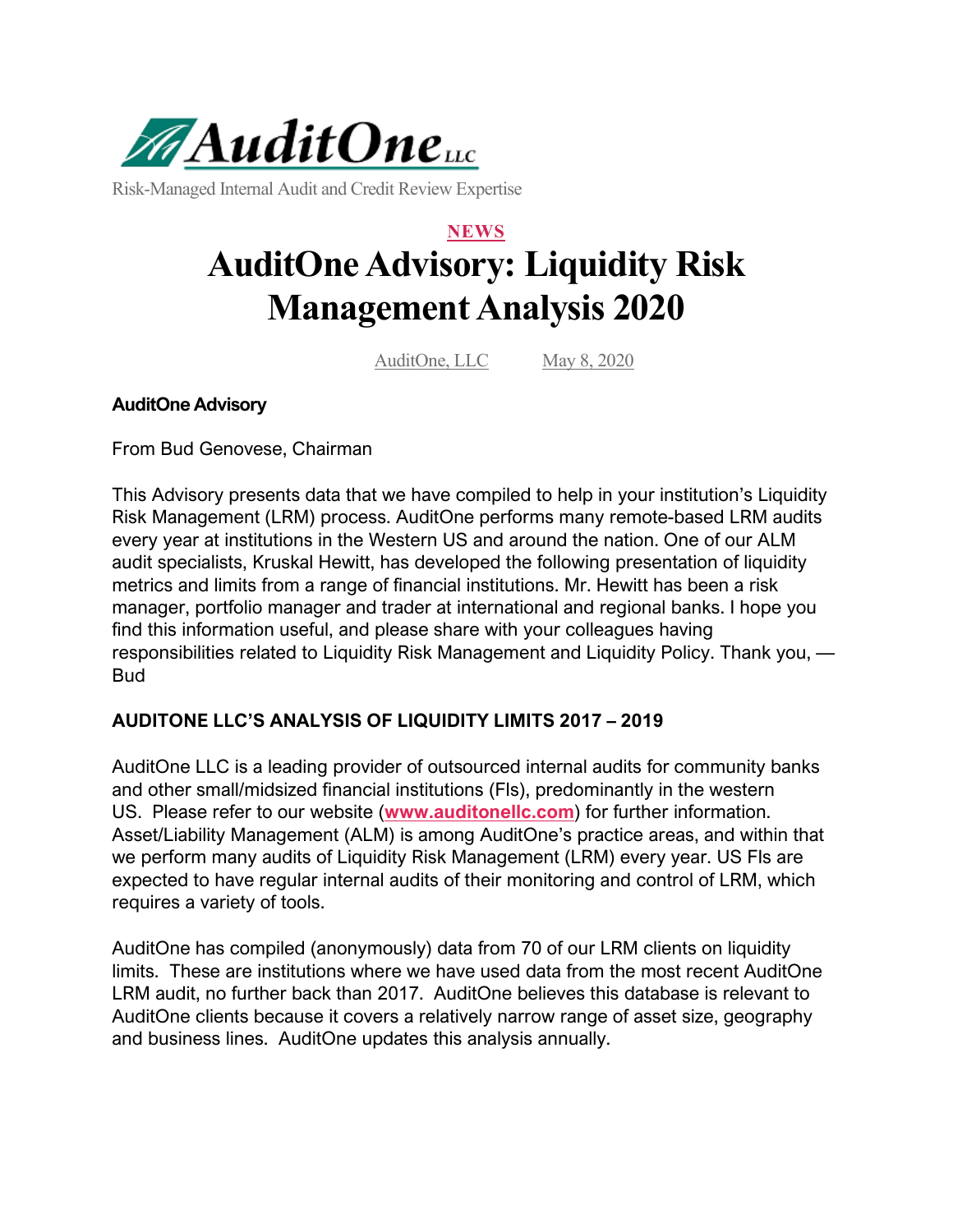## **WHICH LIMITS?**

Regulators have not created rules or detailed guidance on how liquidity risk should be modeled, measured or limited, as there are with interest rate risk. Nor are liquidity risks similar from one FI to another, as in investments risk (where all FIs invest in a relatively narrow range of financial instruments). As a result, there is a broad proliferation of metrics (and limits), differing widely across institutions. As shows below, there are only two measures that are used by more than half of our clients and only seven that are used by more than 30%. As a result, our analysis of FI liquidity risk limits is inconclusive; rather, those limits are customized to each FI's individual needs.

AuditOne has analyzed the limits on liquidity and funding sources of 70 regulated FIs over the period 2017 through 2019. In this group there is one FI with only two liquidity policy limit measures, and two with as many as 18 measures; the average is nine. There is no correlation between balance sheet size and the number of policy measurements; the second smallest balance sheet (\$70 million) has 14 policy measures and the largest (\$11 billion) only two limits. The 70 FIs have in total 109 different measures of liquidity. Of these, 71 are used by only one or two FIs. However, 58 out of 70 FIs have at least one of the two most prevalent limits:

- Net Non-Core Funding Dependence, used by 51 (73%) of the 70 clients
- Loans / Deposits, used by 37 (51%)

Brokered deposits are also a common limit variable; 45 (64%) of the institutions covered have a limit on brokered deposits expressed as a percentage of either total deposits or total assets.

Overall, we believe that our clients are satisfactorily monitoring their liquidity positions, and that the common points of liquidity risk exposure across institutions generally get appropriate attention. We do not suggest an "ideal" set of liquidity measures.

Please note: The difference between "less than" and "less than or equal to" (or "greater than" and "greater than or equal to,"), is minimal (in ratio terms). In the following presentation we have made no distinction between the two. For ease of notation, only "less than" (<) and "greater than" (>) are used.

## **DEFINITIONS**

**Brokered Deposits / Total Deposits:** In the numerator, all brokered deposits (per regulatory definition) and all deposits > \$250,000 (unless the institution has designated specific large depositors as core).

**FHLB Advances / Total Assets:** In the numerator, all collateralized borrowings from the FHI<sub>B</sub>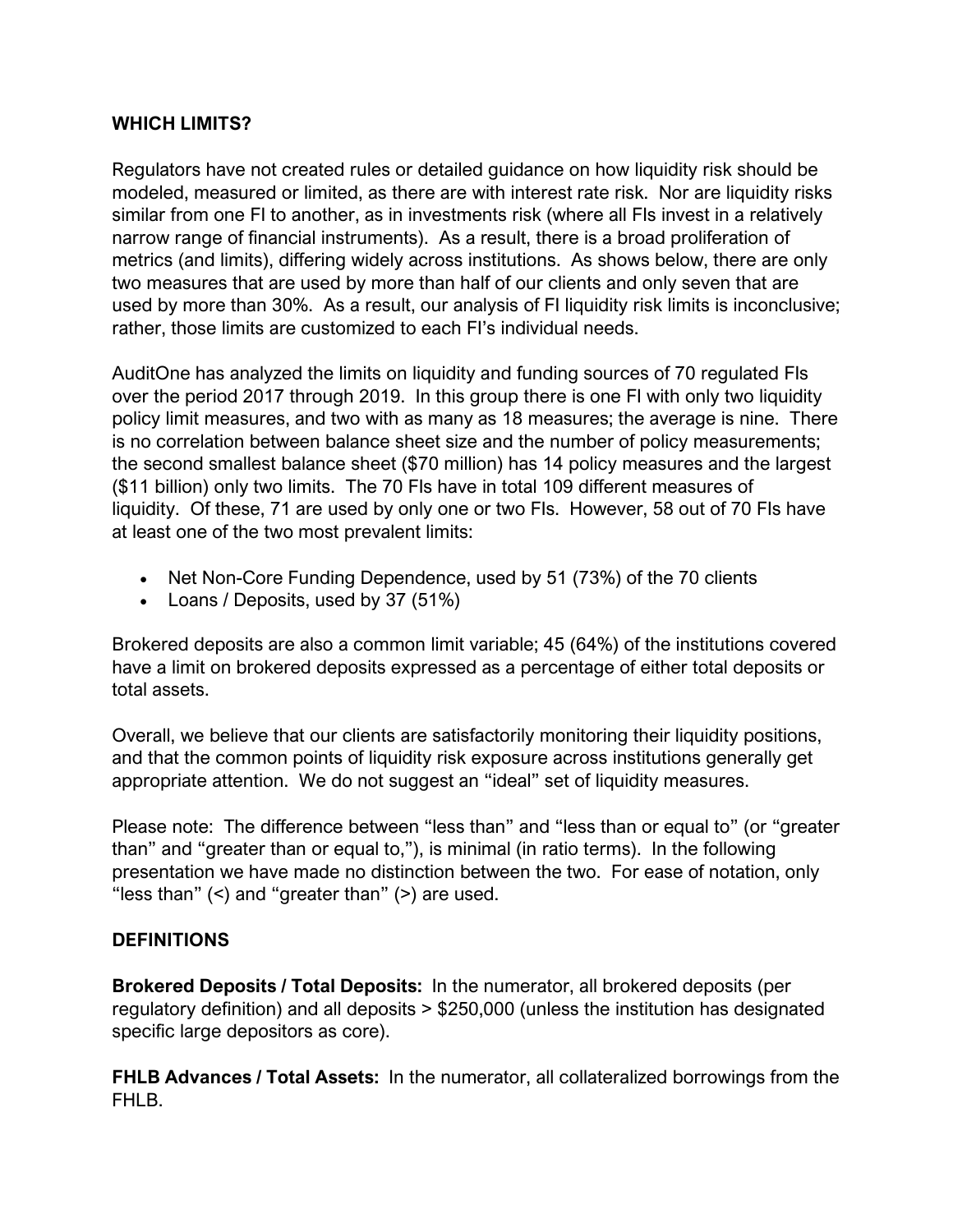**Liquid Assets / Total Assets:** In the numerator, all assets that mature within one year plus all Available for Sale securities (all maturities).

# **Liquid Assets / Total Deposits:** Ditto.

**Net Non-Core Funding Dependence:** Calculated as noncore liabilities less short-term investments divided by long term assets. Noncore liabilities are total time deposits > \$250,000 plus other borrowed money plus foreign office deposits plus securities sold under agreements to repurchase plus Federal Funds purchased plus insured brokered deposits. Long term assets are net loans and leases, plus all securities less debt securities with a remaining maturity of one year or less, plus other real estate owned (non-investment).

**Wholesale Funding / Assets:** The numerator is brokered deposits (including CDARS) plus listing service deposits plus security repurchase agreements plus net Fed Funds purchased.

# **2017 – 2019 DATABASE ANALYSIS**

This analysis presents results across our entire database of 70 LRM audit clients. We would be happy to recalculate any of the results for subsets of institutions based on asset size, primary regulator, and/or a specific limit that is not listed below; please contact our CEO Jeremy Taylor at 562-802-3581.

Note that "< %" implies a limit expressed as a maximum (i.e., the highest that ratio can go), and vice versa. This is in contrast, in the tables below, with "Maximum" which indicates the highest limit amount across the database and "Minimum", the lowest limit amount, whether the limit itself represents the highest or lowest the ratio in question, allowed.

## **Net Non-Core Funding Dependence: <%**

| AU.<br><b>Clients</b> | Average | <b>Median</b> | Mi<br>linimum | <b>Maximum</b> |
|-----------------------|---------|---------------|---------------|----------------|
| Б.<br>. ن             | 26%     | 25%           | 7%            | 60%            |

**Loans / Deposits: <%**

| $\sim$ $\sim$<br><b>Clients</b> | Average | <b>Median</b> | <b>Minimum</b> | Maximum<br>IVI. |
|---------------------------------|---------|---------------|----------------|-----------------|
| $\sim$<br>، ب                   | 103%    | 00%           | 75%            | 35%             |

#### **On Balance Sheet Liquidity / Deposits: >%**

| <b>Clients</b>    | Average | <b>Median</b> | <b>Minimum</b> | <b>Maximum</b> |
|-------------------|---------|---------------|----------------|----------------|
| $^{\circ}$<br>ັບເ | 15%     | 15%           | 7%             | 40%            |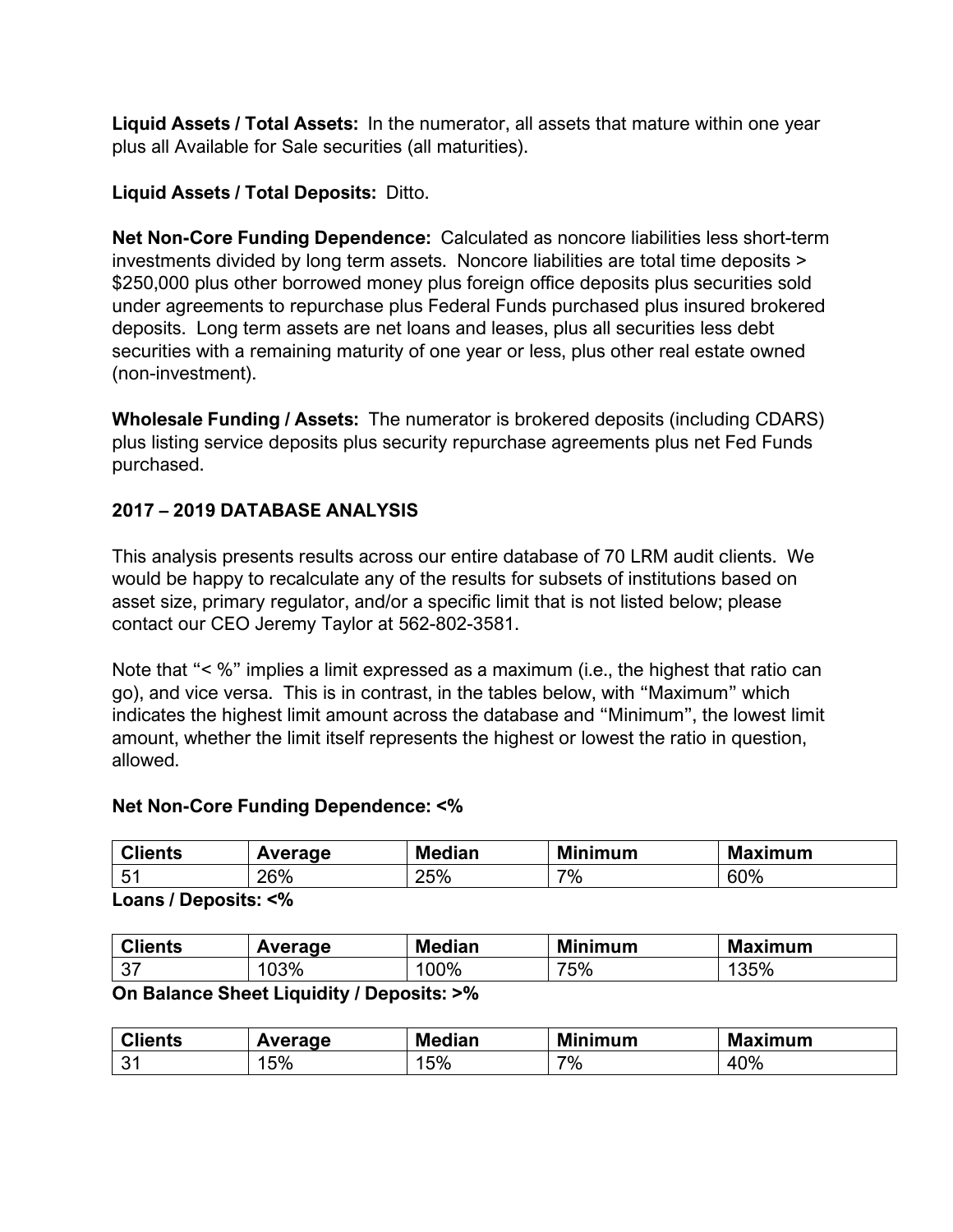#### **On Balance Sheet Liquidity / Assets: >%**

| <b>Clients</b>                                            | Average | <b>Median</b> | <b>Minimum</b> | <b>Maximum</b> |  |
|-----------------------------------------------------------|---------|---------------|----------------|----------------|--|
| $\Omega$<br>ູບ.                                           | 2%      | 0%            | 3%             | 20%            |  |
| $\equiv$<br>--<br>$\ddot{\phantom{a}}$<br>. .<br>.<br>. . |         |               |                |                |  |

**Brokered Deposits / Total Deposits: <%**

| <b>Clients</b> | Average | <b>Median</b> | linimum | <b>Maximum</b> |
|----------------|---------|---------------|---------|----------------|
| 30             | 16%     | 3%            | 5%      | 75%            |
| ------         | $\sim$  |               |         |                |

**FHLB Advances / Assets: <%**

| $\sim$ $\sim$<br><b>Clients</b>      | Average | ledian | Mi<br>inimum | <b>Maximum</b> |  |
|--------------------------------------|---------|--------|--------------|----------------|--|
| 26                                   | 24%     | 25%    | 10%          | +0%<br>4       |  |
| $\sim$<br>----<br>$- -$<br>__<br>. . |         |        |              |                |  |

**Wholesale Funding / Assets: <%**

| $\sim$ $\approx$<br><b>Clients</b> | Average | <b>Median</b> | <b>Minimum</b> | <b>Maximum</b> |
|------------------------------------|---------|---------------|----------------|----------------|
| $\cap$<br>ᅩ                        | 30%     | 30%           | $0\%$<br>י ט   | 50%            |

#### **DATABASE MIX SUMMARY**

**Database mix by asset size (all dollar figures in millions):**

| $\sim$ $\blacksquare$<br>Clients | Average                  | <b>Median</b> | <b>Minimum</b> | <b>Maximum</b>    |
|----------------------------------|--------------------------|---------------|----------------|-------------------|
| $\overline{\phantom{a}}$         | .018<br>ጡ 4<br>.01<br>D. | ホワライ<br>ּ טּס | \$24<br>∴ ⊅ک   | 400<br>œ<br>- ALD |

**Database mix by primary regulator (all dollar figures in millions):**

| <b>Clients</b> | Average | <b>Median</b> | <b>Minimum</b> | <b>Maximum</b> | <b>Regulator</b> |
|----------------|---------|---------------|----------------|----------------|------------------|
| 51             | \$1,153 | \$378         | \$70           | \$11,400       | <b>FDIC</b>      |
| 9              | \$316   | \$235         | \$24           | \$1,069        | <b>OCC</b>       |
|                | \$721   | \$497         | \$209          | \$2,000        | <b>FRB</b>       |
|                | na      | na            | na             | na             | <b>FISCU</b>     |
|                | na      | na            | na             | na             | <b>NACU</b>      |

## **AuditOne LLC – Company Overview**

AuditOne LLC is a leading provider of risk management services to financial institutions in the Western US and nationally. Our sole focus enables us to deliver effective and efficient internal audit and credit review services. This exclusive focus translates into exceptional benefits to our financial institution clients. We have experience with all regulatory authorities and offer a full selection of audit services comprising BSA/Anti-Money Laundering Program, Automated AML System Validation, Asset/Liability Management (ALM) and IRR Audits, ADA Website Compliance Reviews, IT/Information